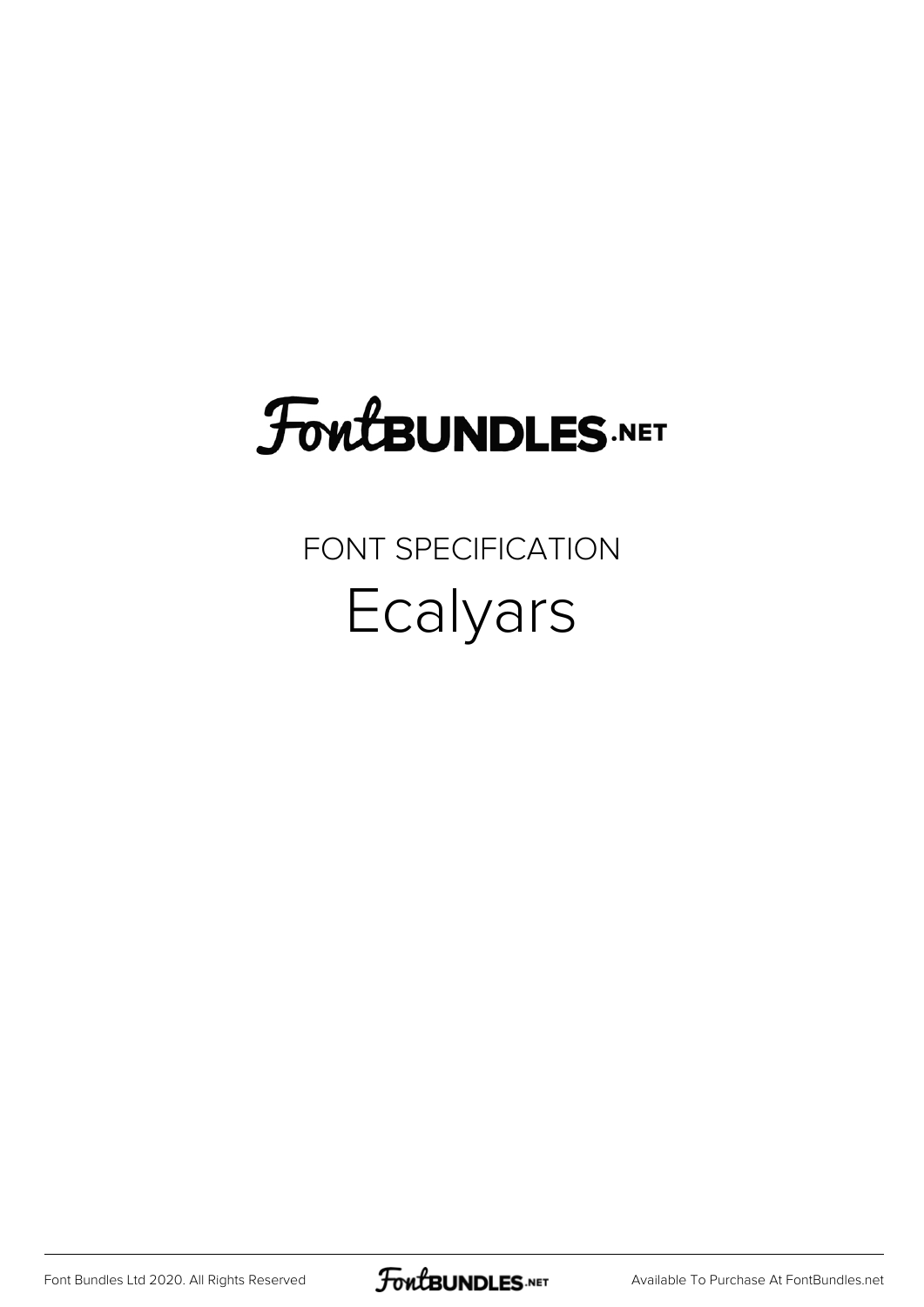Ecalyars - Regular Uppercase Characters Lower ase Charactors Lower ase characters<br>a DC def g hij k (mnop gr s fuvw xy

**Numbers** 

0198456789

Punctuation and Symbols  $\# \ \ \, \text{\AA} \ \ \, \% \ \ \, \text{\AA} \ \ \, \cdot$  $\overline{11}$  $\ast$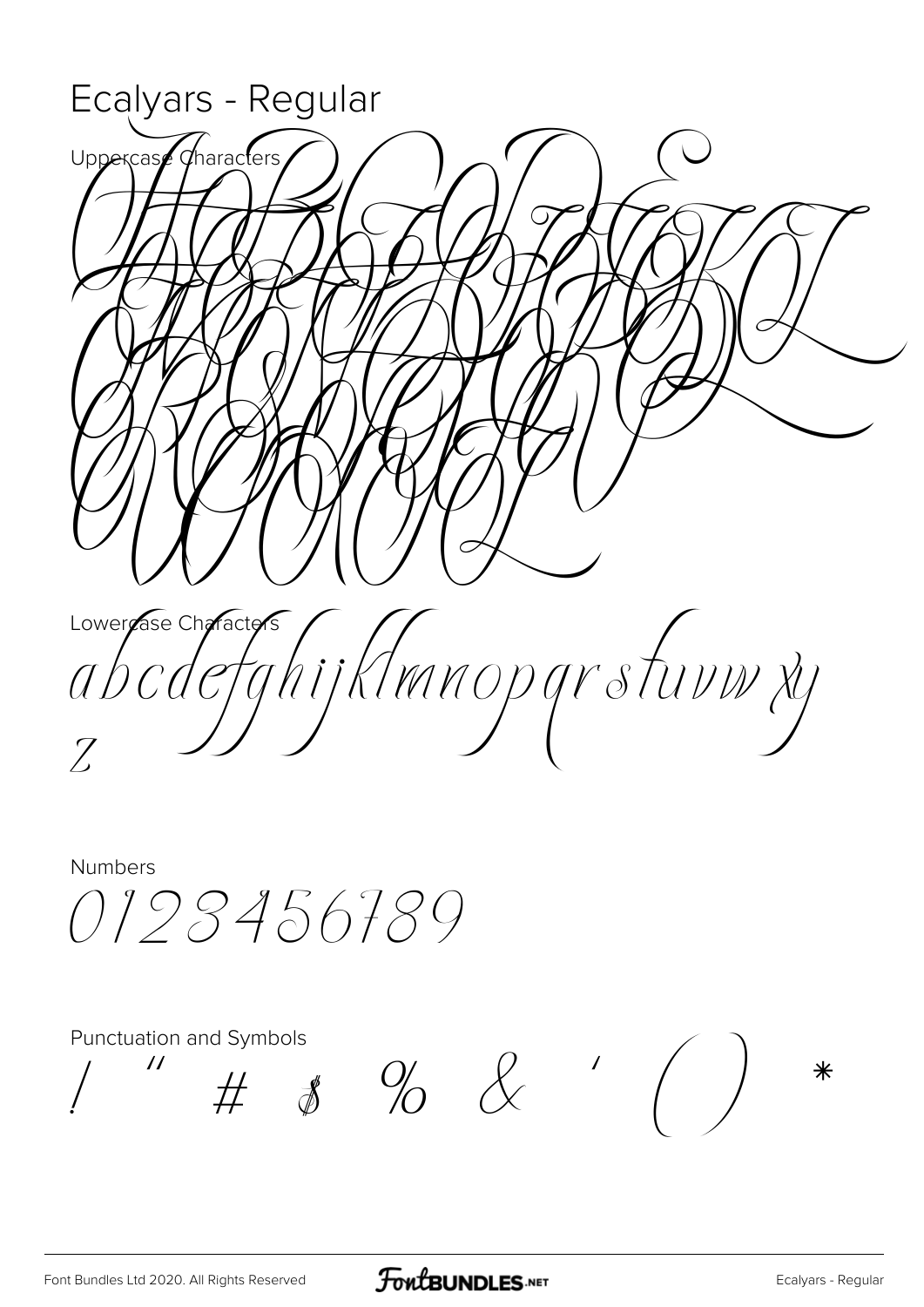

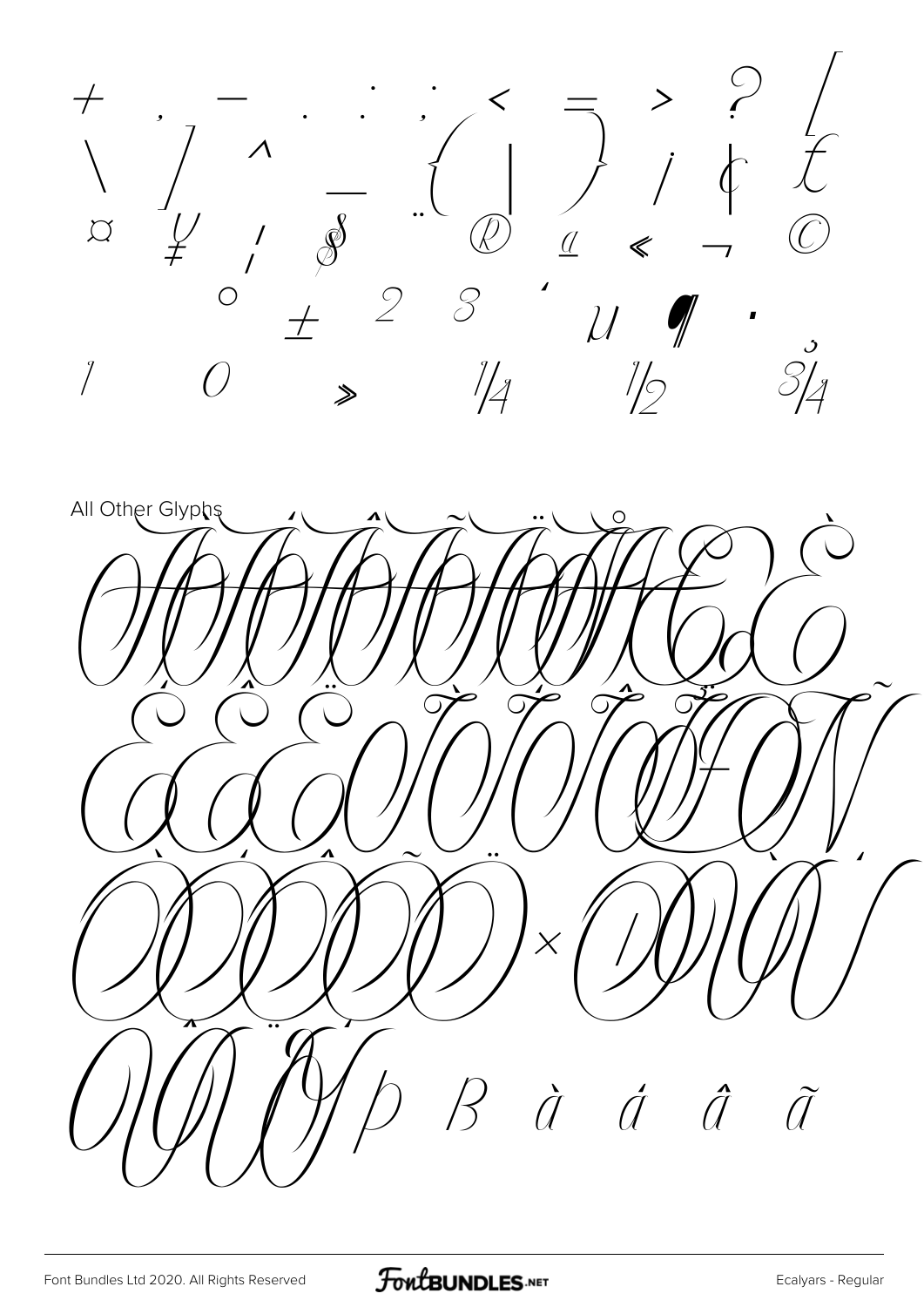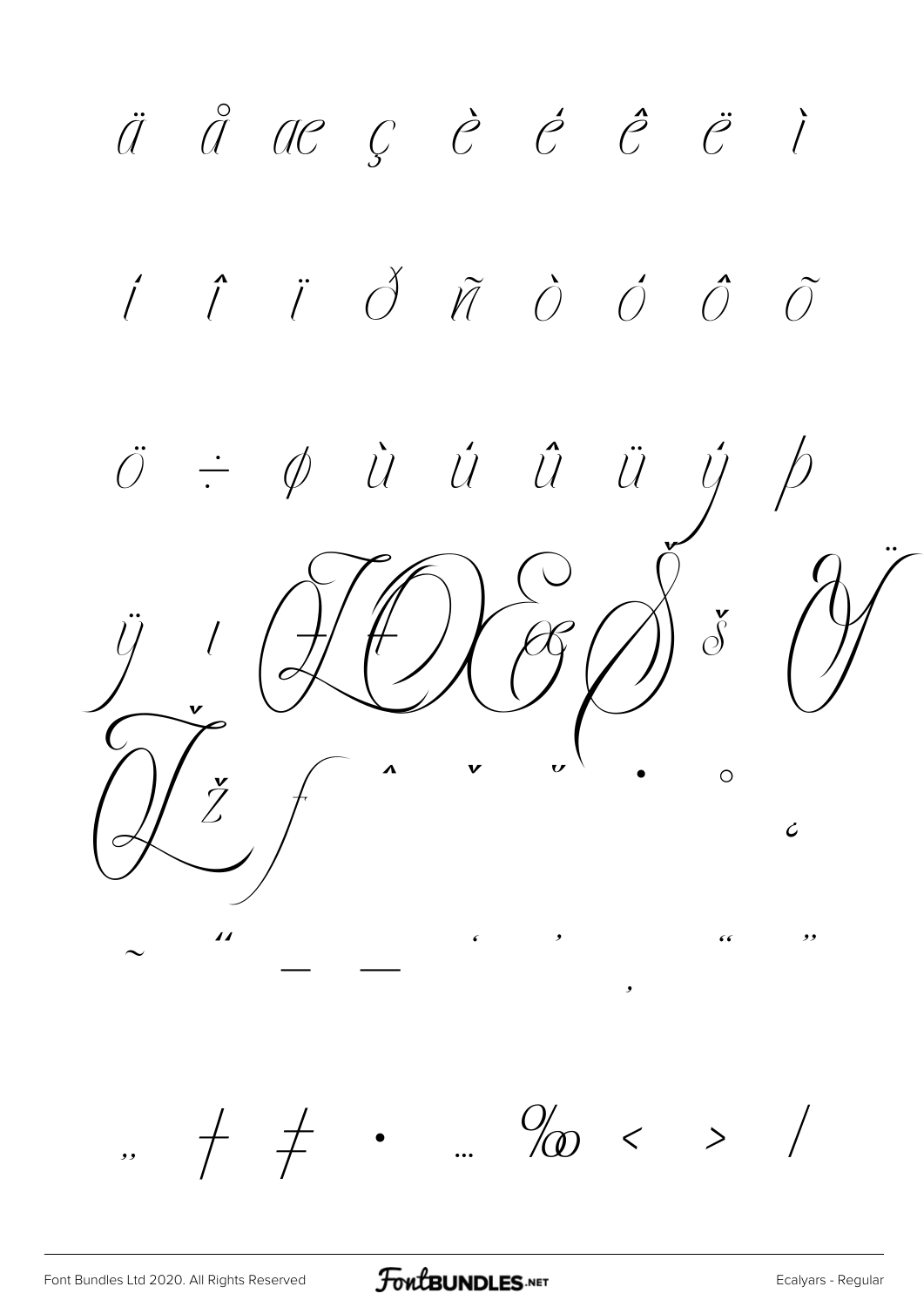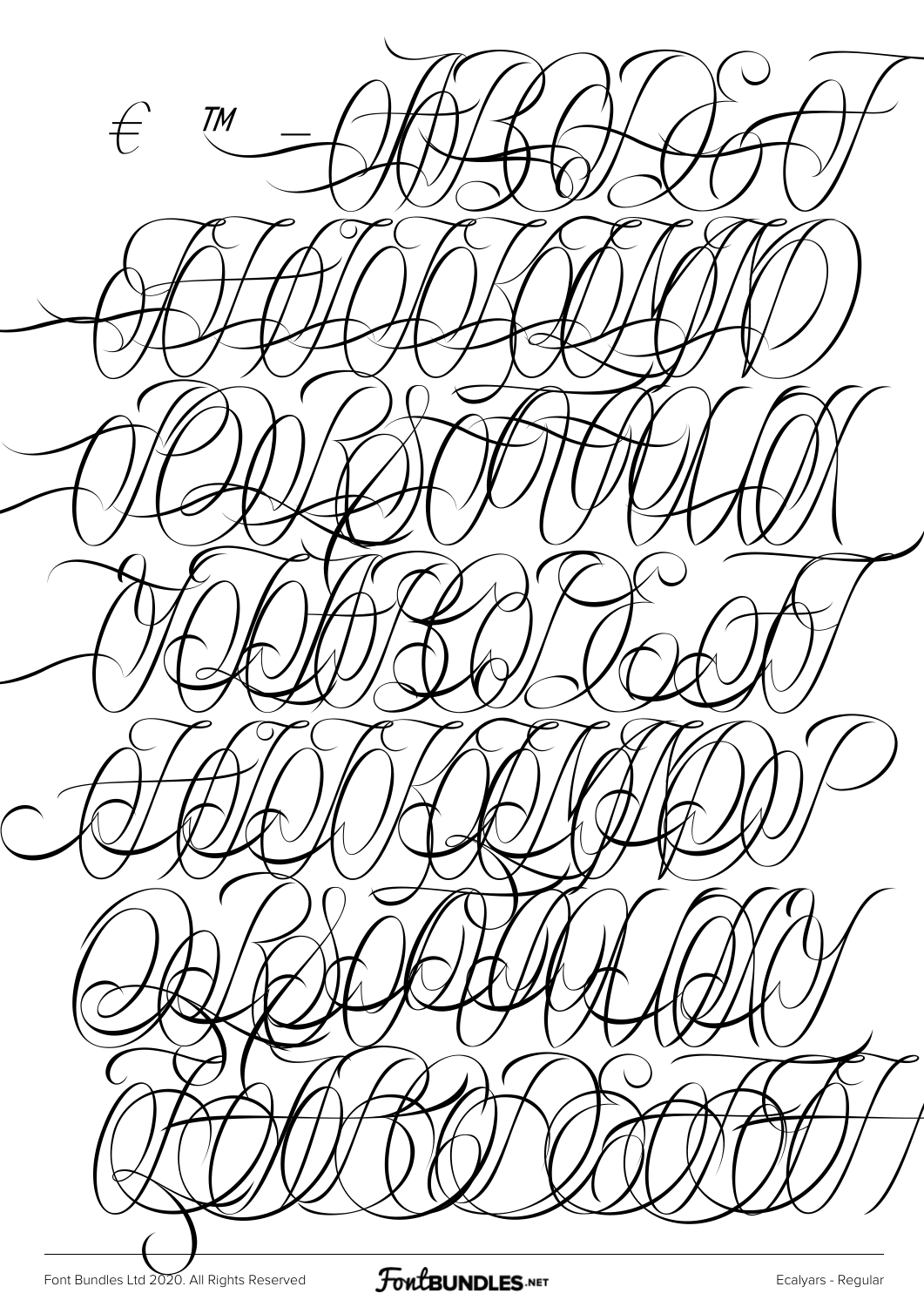